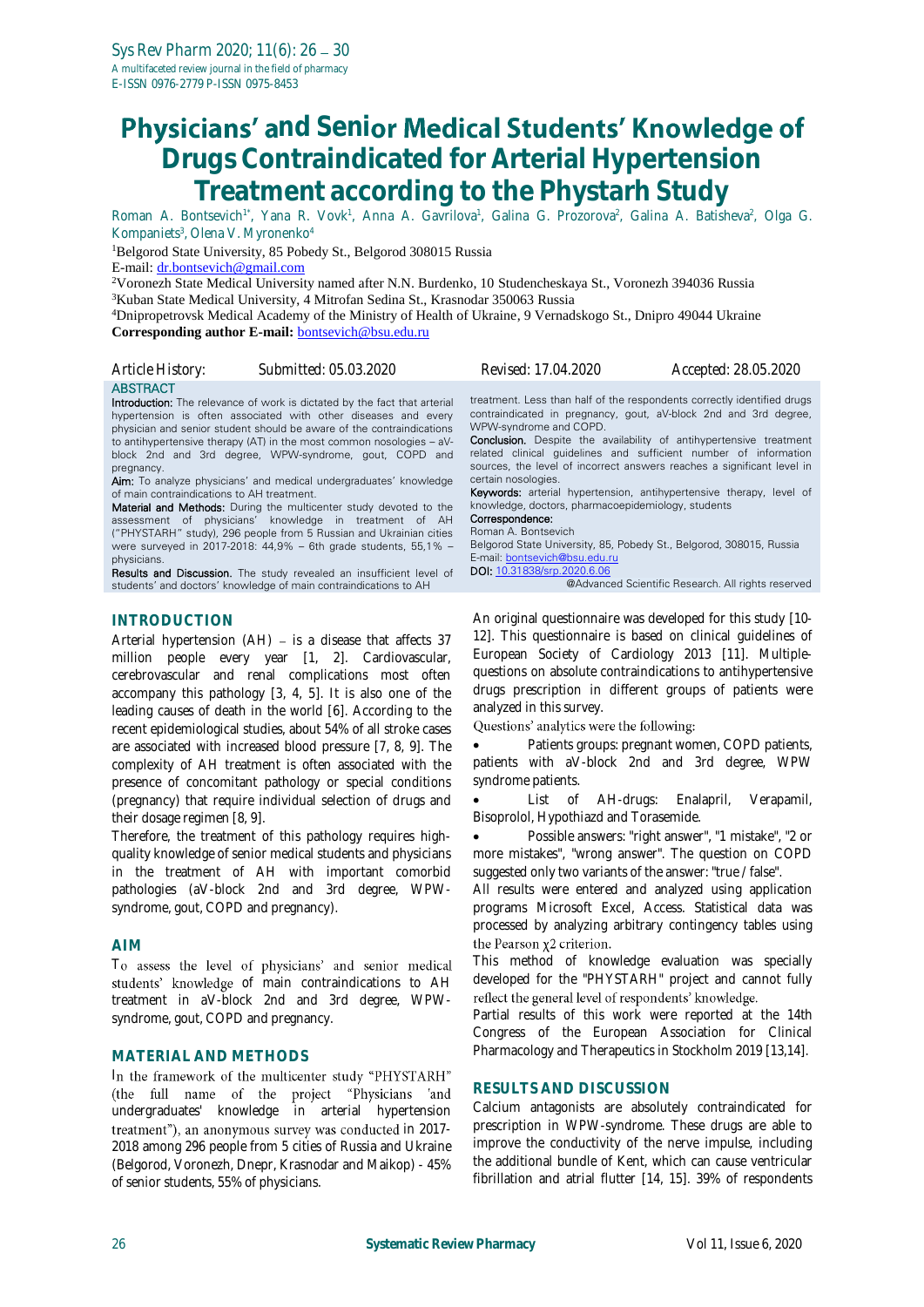knew this (students  $-30.8\%$ , physicians - 45.4%, p<0.05), 23.5% answered with 1 or more mistakes (students-30.1%, physicians-17.8%,  $p < 0.05$ ), 37.5% answered wrongly (students-39.1%, physicians-36.2%, p>0.05) (Fig.1). The

following AH medications were mistakenly denoted as prohibited by the respondents: "Enalapril" – 7%, "Bisoprolol"  $-29.4\%$ , "Hypothiazid" - 10.6%, "Torasemide" - 5%.



**Figure 1:** Distribution of answers to the question about drugs contraindicated in WPW-syndrome (%)

Pregnancy is a special condition in which some fairly effective antihypertensive drugs can cause serious harm to the fetus. But it is necessary to correct hypertension in these groups of patients [16], which means that the doctor must reliably know the allowed and prohibited list of drugs in pregnancy  $[11, 17 - 19]$ .

Only 9% of respondents correctly identified drugs contraindicated in pregnancy, choosing Enalapril and Torasemide, 50% answered with 1 mistake, 23% with 2 or more mistakes, answered wrongly - 18%.

Gout is a disease associated with metabolic imbalance of uric acid. The leading cause of cardiovascular complications in patients with gout is arterial hypertension, the frequency of which reaches 47-72% [11, 20, 21]. The class of antihypertensive drugs contraindicated in gout is diuretics. 27.8% of respondents answered correctly, 39% with 1 mistake, 2.8% with 2 or more mistakes, 30.4% answered wrongly.

AV block is arrhythmia, which is accompanied by a slowdown in the conduction of a nerve impulse in the atrioventricular node [11, 22, 23]. Beta-blockers and dihydropyridine calcium channel blockers are contraindicated in aV-block 2nd and 3rd degree patients. 41.7% of respondents gave correct answers, 44% with 1 mistake, 0.3% with 2 or more mistakes, 14% answered wrongly.

There are no absolute contraindications to antihypertensive therapy in patients with COPD [11, 24, 25]. About 26% of respondents (students  $-19.5\%$ , physicians  $-31.3\%$ , p<0.05) know about it, 74% answered wrongly (students  $-80.5\%$ , physicians  $-68.7\%$ ,  $p<0.05$ ) (Fig.2). The following AH medications were mistakenly denoted as prohibited by the respondents: "Bisoprolol" - 58.1%, "Enalapril" - 18.7%, "Verapamil" - 5.4%, "Hypothiazid" - 3.3%, "Torasemid" -3%.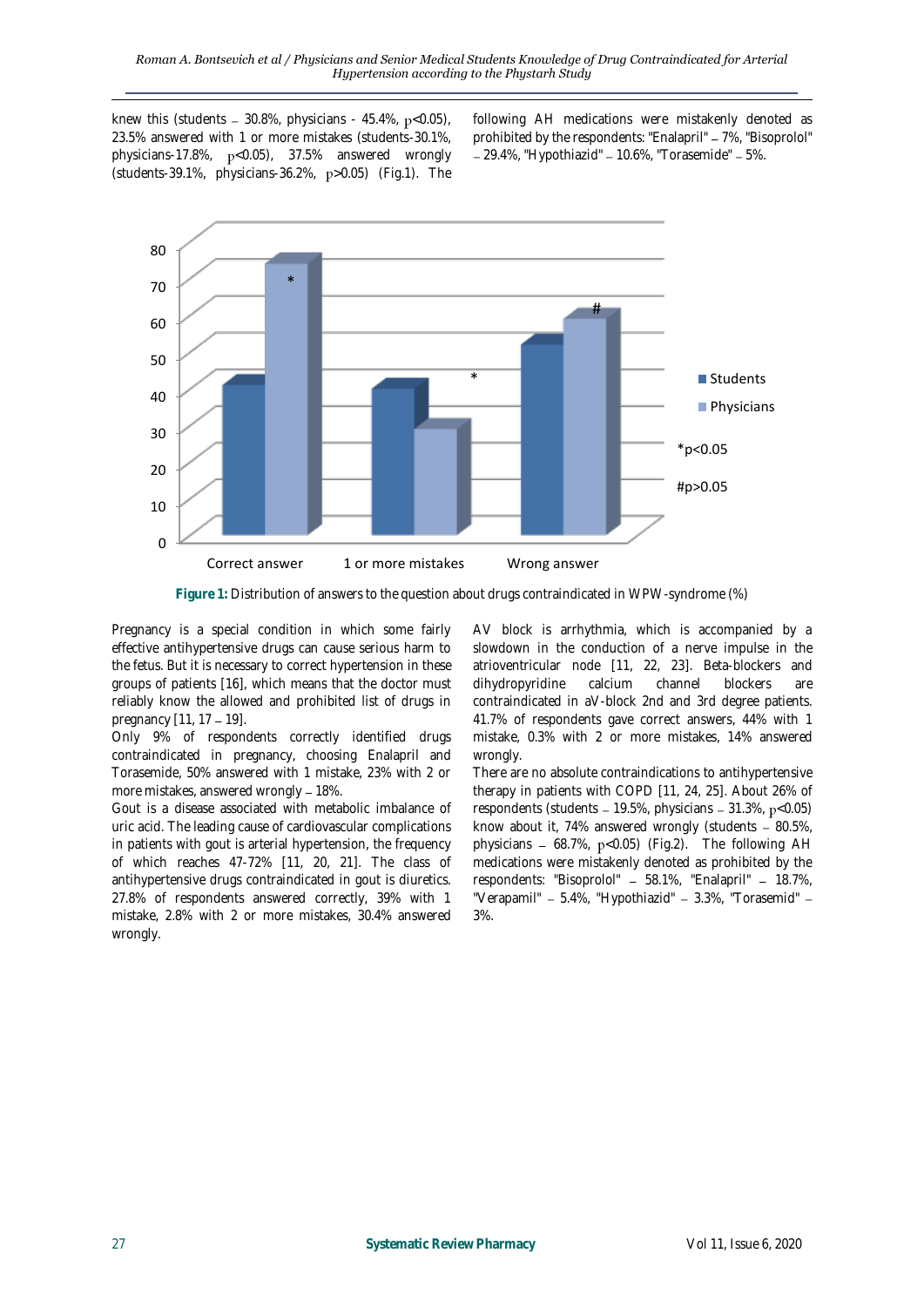

**Figure 2:** Distribution of answers to the question about drugs contraindicated in COPD (%)

The summary of all respondents' correct answers to the question about drugs contraindicated for AH treatment is presented below in Figure 3.



Figure 3: The levels of all respondents' correct answers correct answers to the question about drugs contraindicated for AH treatment (%)

# **CONCLUSIONS**

- 1. It was revealed that the problem of rational arterial hypertension treatment in pregnant women remains essential. Some specialists would prescribe potentially unsafe drugs (including ACE inhibitors).
- 2. It was revealed that 23.5% of the surveyed would restrict their patients from choosing the approved drugs in WPW syndrome treatment. It was also

established that 37.5% of the respondents would not only limit the patient's drugs choice, but also to prescribe him the contraindicated medication.

3. A half of the respondents believe that beta-blockers (BB) is an absolute contraindication for COPD, however, BB do not increase but, on the contrary, lower exacerbations and mortality risks in chronic obstructive pulmonary disease.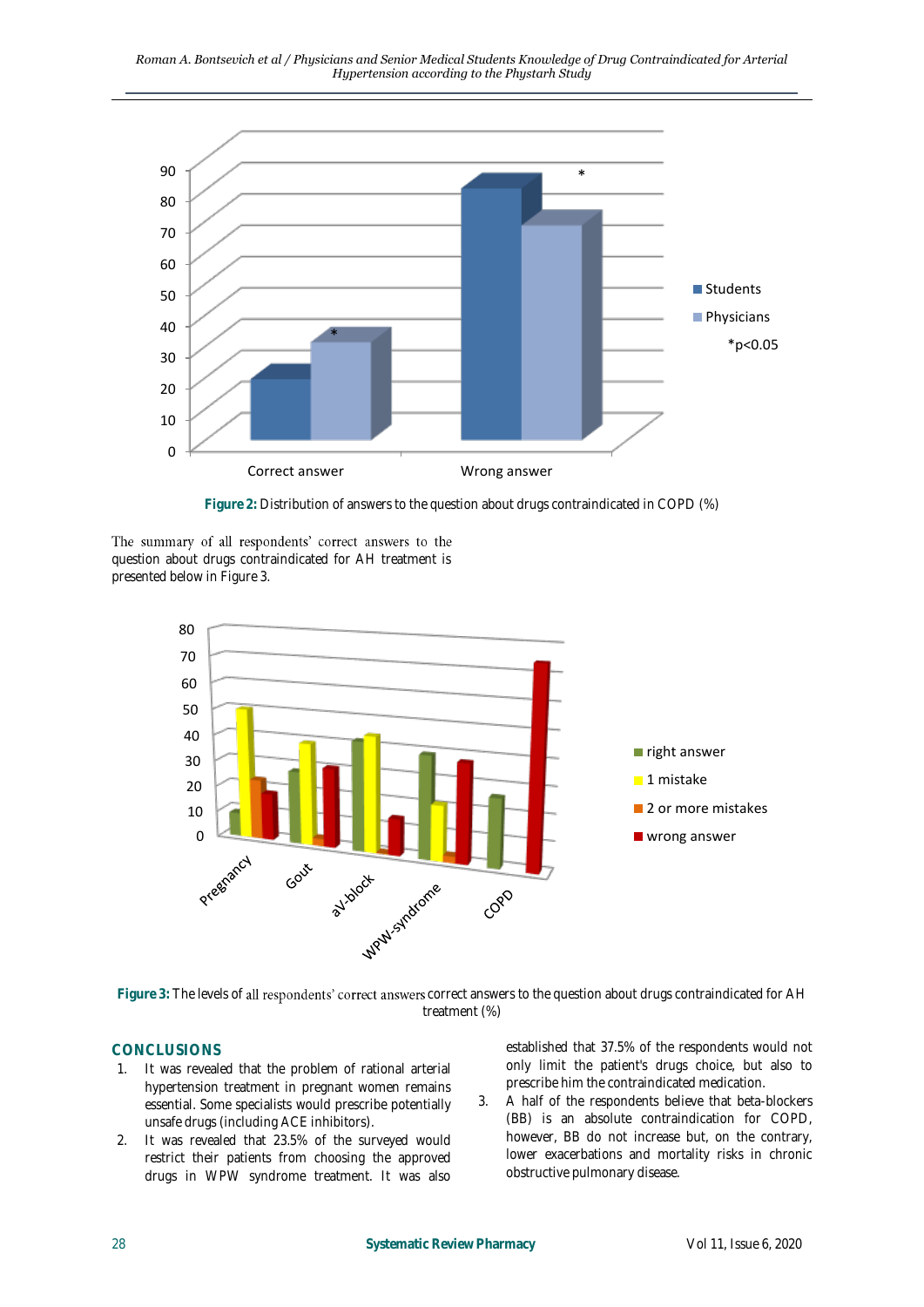4. Despite the availability of antihypertensive treatment related clinical guidelines and sufficient number of information sources, the level of incorrect answers reaches a significant level in certain nosologies. The physicians' and undergraduates' knowledge of absolute contraindications for drugs prescription in mentioned patients' states remains unsatisfactory and requires further continuous improvement.

Conflict of interest isn't declared. **The source of funding** is missing

# **REFERENCES**

- 1. Boytsov, S.A., Balanova, Y.A., Shalnova, S.A., 2014. Arterial hypertension among individuals of 25-64 years old: prevalence, awareness, treatment and control. By the data from ECCD. Cardiovascular Therapy and Prevention, 13(4):4-14.
- 2. Lim, S.S., Vos, T., Flaxman, A.D., 2012. A comparative risk assessment of burden of disease and injury attributable to 67 risk factors and risk factor clusters in 21 regions, 1990-2010: a systematic analysis for the Global Burden of Disease Study 2010. Lancet, 380(9859):2224-60.
- 3. Ezzati, M., Lopez, A.D., Rodgers, A., 2002. Comparative Risk Assessment Collaborating Group. Selected major risk factors and global and regional burden of disease. Lancet, 360 (9343): 1347-60.
- 4. Korokin, M.V., Pokrovskii, M.V., Kochkarov, V.I., Pokrovskaya, T.G., Gureev, V.V., 2014. Endothelial and cardio protective effects of tetrahydrobiopterin, Lnorvaline, L-arginine and their combinations by simulation of hyperhomo-cysteine induced endothelial dysfunction. Research Journal of Pharmaceutical, Biological and Chemical Sciences, 5(6): 1375-1379
- 5. Pokrovskii, M.V., Korokin, M.V., Kudryavtsev, K.V., Pokrovskaya, T.G., Gudyrev, O.S., Gureev, V.V., Korokina, L.V., Povetkin, S.V., 2017. Study of Endothelial Protective Activity of Phenol-Derived Thrombin and Arginase-2 Inhibitors KUD-259 and KUD-974. Bulletin of Experimental Biology and Medicine, 163(4): 436-438
- 6. Mancia, G., De Backer, G., Dominiczak, A., 2007. Guidelines for the Management of Arterial Hypertension: The Task Force for the Management of Arterial Hypertension of the European Society of Hypertension (ESH) and of the European Society of Cardiology (ESC). J Hypertens, 25(6):1105-87.
- 7. Lawes, C., Vander Hoorn, S., Rodgers, A., 2008. International Society of Hypertension. Global burden of bloodpressure-related disease, 2001. Lancet, 371:1513-8.
- 8. Gumanova, N.G., Artyushkova, E.B., Metel'skaya, V.A., Kochkarov, V.I., Pokrovskaya, T.G., Danilenko, L.M., Korneev, M.M., Pokrovskii, M.V., Pashin, E.N., 2007. Effect of antioxidants pQ510 and resveratrol on regulatory function of the endothelium in rats with modeled arterial hypertension. Bulletin of Experimental Biology and Medicine, 143(6): 678-681
- 9. Korokin, M.V., Pokrovsky, M.V., Novikov, O.O., Gureev, V.V., Denisyuk, T.A., Korokina, L.V., Polyanskaya, O.S., Ragulina, V.A., Pokrovskaya, T.G., Danilenko, L.M., Belous, A.S., 2011. Effect of Larginine, vitamin B6 and folic acid on parameters of endothelial dysfunction and microcirculation in the placenta in modeling of L-NAME-induced NO deficiency. Bulletin of Experimental Biology and Medicine, 152(1): 70-72
- 10. Bontsevich, R.A., Filinichenko, T.S., Vovk, Y.R., Gavrilova, A.A., Prozorova, G.G., Goncharova, N.Y., Cherenkova, O.V., Kompaniets, O.G., Kirichenko, A.A., Ebzeeva, E.Y., Ketova, G.G., Barysheva, V.O., Myronenko, E.V., Milutina, E.V., Shagieva, T.M., Luchinina, E.V., Galkina, I.P., Nevzorova, V.A., Martynenko, I.M., 2019. Comparative assessment of physicians' and senior medical students' basic knowledge in treatment of chronic obstructive pulmonary disease. Research Results in Pharmacology, 5(1): 67-75
- 11. 2013 ESH/ESC guidelines for the management of arterial hypertension: the task force for the management of arterial hypertension of the European Society of Hypertension (ESH) and of the European Society of Cardiology (ESC). Eur Heart J, 34: 2159- 219.
- 12. Bontsevich, R.A., Kirienko, J.A., Bogatova, V.E., Miliutina, E.V., Kovalenko, V.S., Melnichenko, A.A., Batishcheva, G.A., Goncharova, N.Y., Agapov, A.V., 2018. Assessment of senior medical care majors' knowledge in antimicrobial chemotherapy. Research Results in Pharmacology, 4(4): 107-113
- 13. Bontsevich, R., Chernykh, A., Leonova, A., Kompaniets, O., Vovk, Y., Batisheva, G., Miliutina, E., Goncharova, N., Elizarova, I., Osipova, O., Pokrovskaia, T., Kosmacheva, E., 2019. Physicians' and undergraduates' knowledge of drugs contraindicated for AH treatment. European Journal of Clinical Pharmacology, 75 (Suppl 1):S28 (EACPT-1241).
- 14. Leonova, A., Bontsevich, R., Chernykh, A., Kompaniets, O., Vovk, Y., Batisheva, G., Miliutina, E., Goncharova, N., Elizarova, I., Osipova, O., Pokrovskaia, T., Kosmacheva, E., 2019. Assessment of physicians' and senior medical students' knowledge of antihypertensive drugs contraindications in COPD patients treatment. European Journal of Clinical Pharmacology, 75 (Suppl 1):S28 (EACPT-1263).
- 15. Bogus, S., Dukhanin, A., Kucheryavenko, A., Vinakov, D., Suzdalev, K., Galenko-Yaroshevsky, P., 2017. Pleyotropic antiaggregant effects of an innovative antiarrhythmic of class III SS-68, an indole derivative. Research Results in Pharmacology, 3(2): 3-13.
- 16. Kuo, C.F., See, L.C., Yu, K.H., 2013. Significance of serum uric acid levels in the risk of all-cause and cardiovascular mortality. Reumatology (Oxford), 52: 127.
- 17. Pokrovskii, M.V., Pokrovskaia, T.G., Gureev, V.V., Barsuk, A.A., Proskuriakova, E.V., Korokin, M.V., Gudyrev, O.S., Belous, A.S., Kochkarov, V.I.,